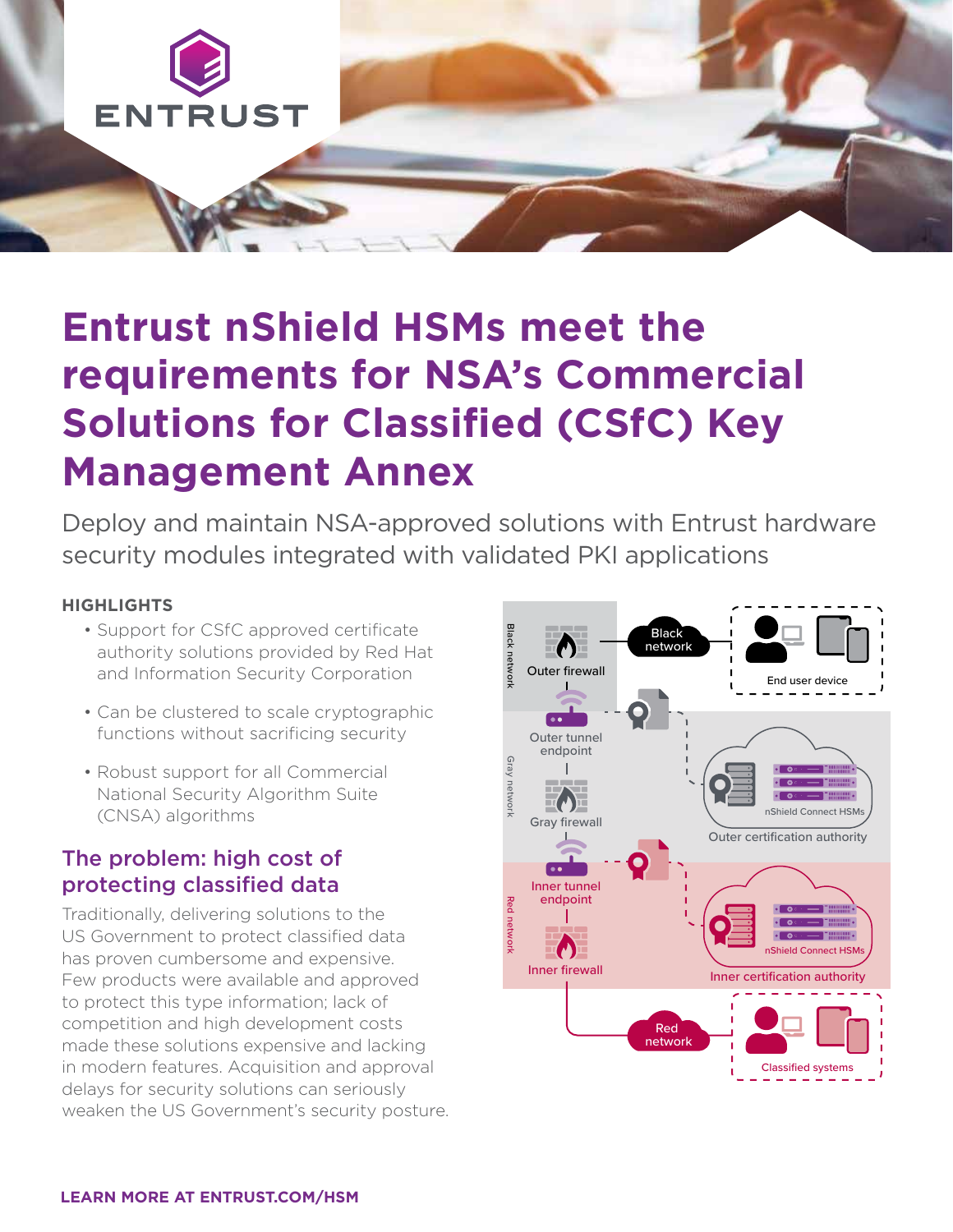## The challenge: reducing cost and modernizing capabilities to protect classified data

The National Security Agency's Commercial Solutions for Classified (CSfC) program aims to modernize its approach for protecting classified data by first looking to commercial-off-the-shelf (COTS) solutions. NSA believes "properly configured, layered solutions can provide adequate protection of classified data in a variety of different applications<sup>1</sup>". The CSfC framework includes a list of approved COTS products and capability packages to help system integrators deliver solutions that protect classified data. Trusted Integrators for CSfC face the challenge of selecting approved COTS products that meet program requirements and then delivering a complete security solution.

### The solution: Entrust HSMs meet the requirements of the NSA CSfC key management annex

The Key Management (KM) Requirements Annex is a core Capability Package for CSfC, and details how CSfC solutions may use CNSA-approved asymmetric algorithms and x.509 certificates to establish duallayer (inner and outer) encryption tunnels for securing classified data in-transit at levels up to TOP SECRET. The nShield® family of HSMs increases the assurance level of PKI deployments and helps customers meet regulatory requirements and government mandates, including all HSM requirements defined by the KM Capability Package. Your investment in nShield HSMs is future-proofed against new requirements such as quantum resistant algorithms.

### Why use Entrust nShield HSMs with CSfC solutions?

Combining a commercial-first approach with industry standard cryptographic algorithms greatly reduces delivery time of complex security solutions. It also reduces the government's dependency on expensive and often poorly maintained custom-built solutions.

For customers deploying PKIs, Entrust offers training, deployment services, health checks, documentation services, and key migration services to help your organization meet the challenges of successfully deploying an approved CSfC solution.

### **The nShield family of HSMs meets all HSM requirements defined by the NSA CSfC Key Management Capability Package, including:**

- KM-12<sup>2</sup> which states "Private keys associated with on-line (i.e., CA is network-accessible), locally run Outer and Inner CAs must be protected using Hardware Security Modules (HSMs) validated to Federal Information Processing Standards (FIPS) 140-2 Level 2."
- nShield HSMs support all of the algorithms listed in the CNSA suite, as approved in CNSS Advisory Memorandum 02-15
- Entrust is actively planning support for quantum-resistant algorithms once final selections are approved for the CNSA suite
- All new algorithms are available via firmware updates, no new hardware required - your investment is safe!

<sup>1.</sup> Source: https://www.nsa.gov/resources/everyone/csfc/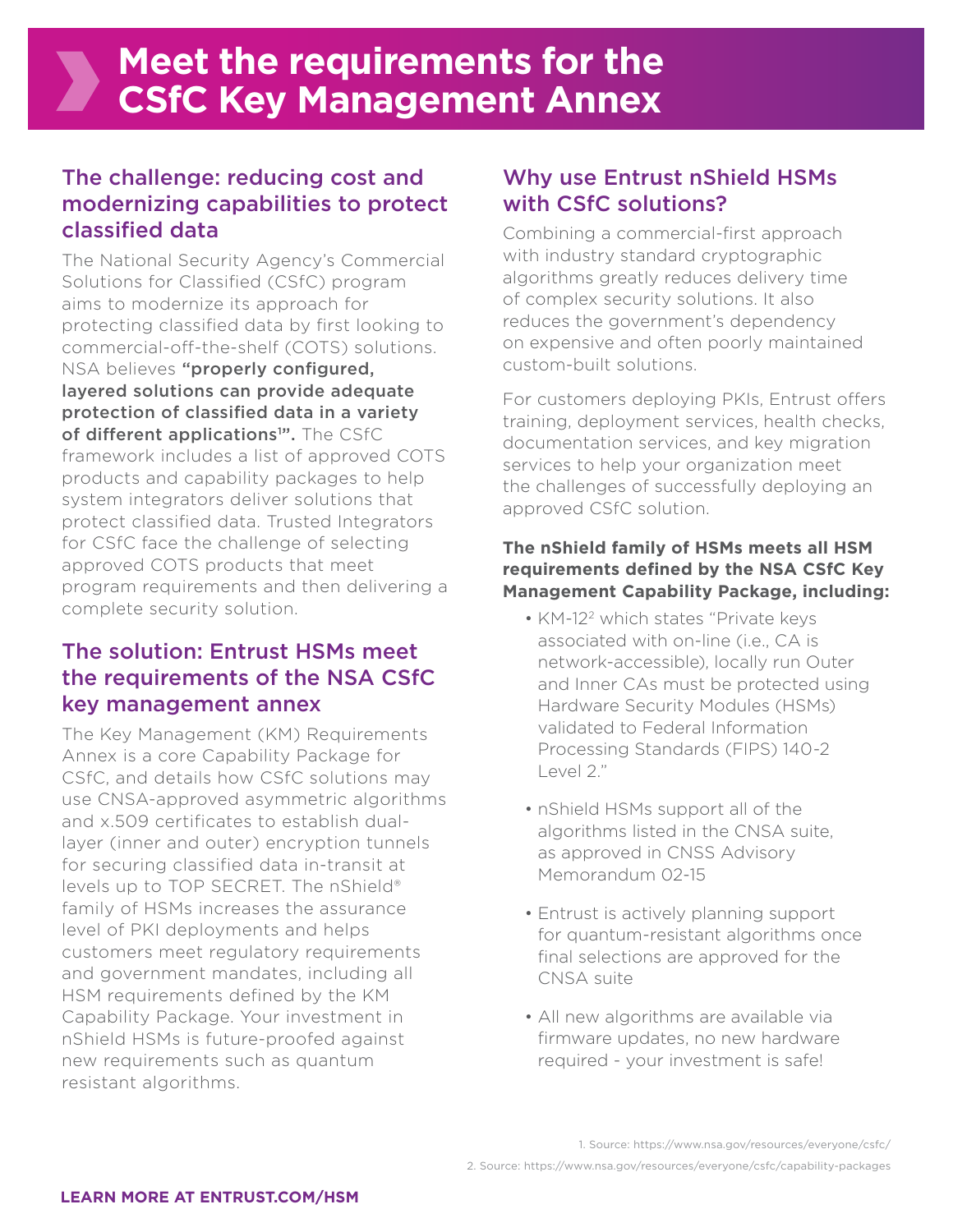## **Meet the requirements for the CSfC Key Management Annex**

nShield HSMs integrate with CSfC certified PKI solutions from Red Hat and Information Security Corporation to provide comprehensive logical and physical protection of critical key material protecting classified data.

### **Entrust nShield HSMs enable US Government customers and CSfC Trusted Integrators to deploy security solutions that:**

- Use a hardened FIPS 140-2 level 3 validated cryptographic module to protect highly sensitive cryptographic key material
- Perform secure cryptographic processing using FIPS validated Random Number Generation (RNG)
- Interface with applications using industrystandard APIs (PKCS#11, OpenSSL, JCE, CAPI, and CNG)
- Enforce robust access control and key use policies, so they are only used for their authorized purpose
- Ensure high-availability of keys by using sophisticated management, storage, and redundancy feature

## Entrust HSMs

Entrust nShield HSMs are among the highest-performing, most secure and easy-to-integrate HSM solutions available, facilitating regulatory compliance and delivering the highest levels of data and application security for enterprise, financial and government organizations. Our unique Security World key management architecture provides strong, granular controls over access and usage of keys.

### Learn more

To find out more about Entrust nShield HSMs visit **entrust.com/HSM**. To learn more about Entrust's digital security solutions for identities, access, communications and data visit entrust.com

## About Red Hat

Red Hat is a leading provider of open source solutions for the enterprise. Solutions include Red Hat Enterprise Linux, Red Hat OpenStack Platform, and Red Hat Certificate System as well as a broad range of management and services. Entrust nShield HSMs are certified with the Red Hat Certificate System.

For more information visit **[www.redhat.com](https://www.redhat.com/en)** 



### About Information Security **Corporation**

Information Security Corporation (ISC) specializes in the design and development of cybersecurity solutions for PKI credential management, automated provisioning of relying applications, encryption, and authentication. ISC is heavily focused on the development of a host of certificate lifecycle management applications and cryptographic web services that comprise the CertAgent product.

For more information visit **[infoseccorp.com](https://infoseccorp.com/)**